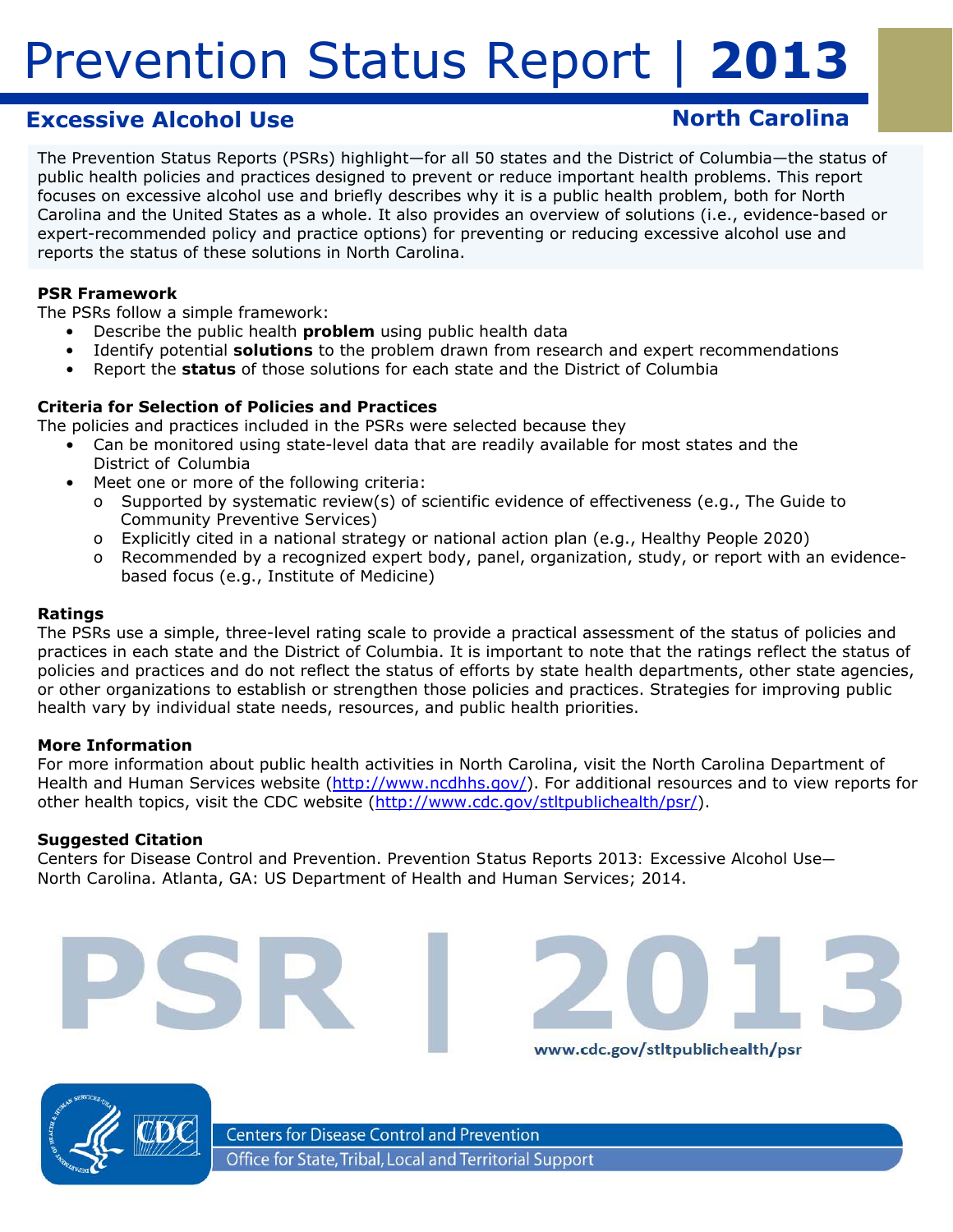# **Excessive Alcohol Use North Carolina**

### **Public Health Problem**

Excessive alcohol use is responsible for about 88,000 deaths and 2.5 million years of potential life lost in the United States each year (1). Binge drinking (five or more drinks per occasion for men or four or more drinks per occasion for women) is responsible for more than half the deaths and two-thirds of the years of potential life lost resulting from excessive alcohol use (2).

Excessive drinking results in 2,761 deaths and 83,125 years of potential life lost each year in North Carolina (1).

In North Carolina, 15.2% of adults and 17.6% of high school students reported binge drinking in 2011 (3,4).

Excessive alcohol use cost the United States \$223.5 billion, or \$1.90 per drink consumed, in 2006 as a result of lost workplace productivity, healthcare expenses, and crime (5). In North Carolina, excessive alcohol use cost \$6.0 billion, or \$2.00 per drink (6).



Source: Behavioral Risk Factor Surveillance System (3)



Source: Behavioral Risk Factor Surveillance System (3)



Source: Youth Risk Behavior Surveillance System (4)



Source: Alcohol Epidemiologic Data System (7)

#### **2**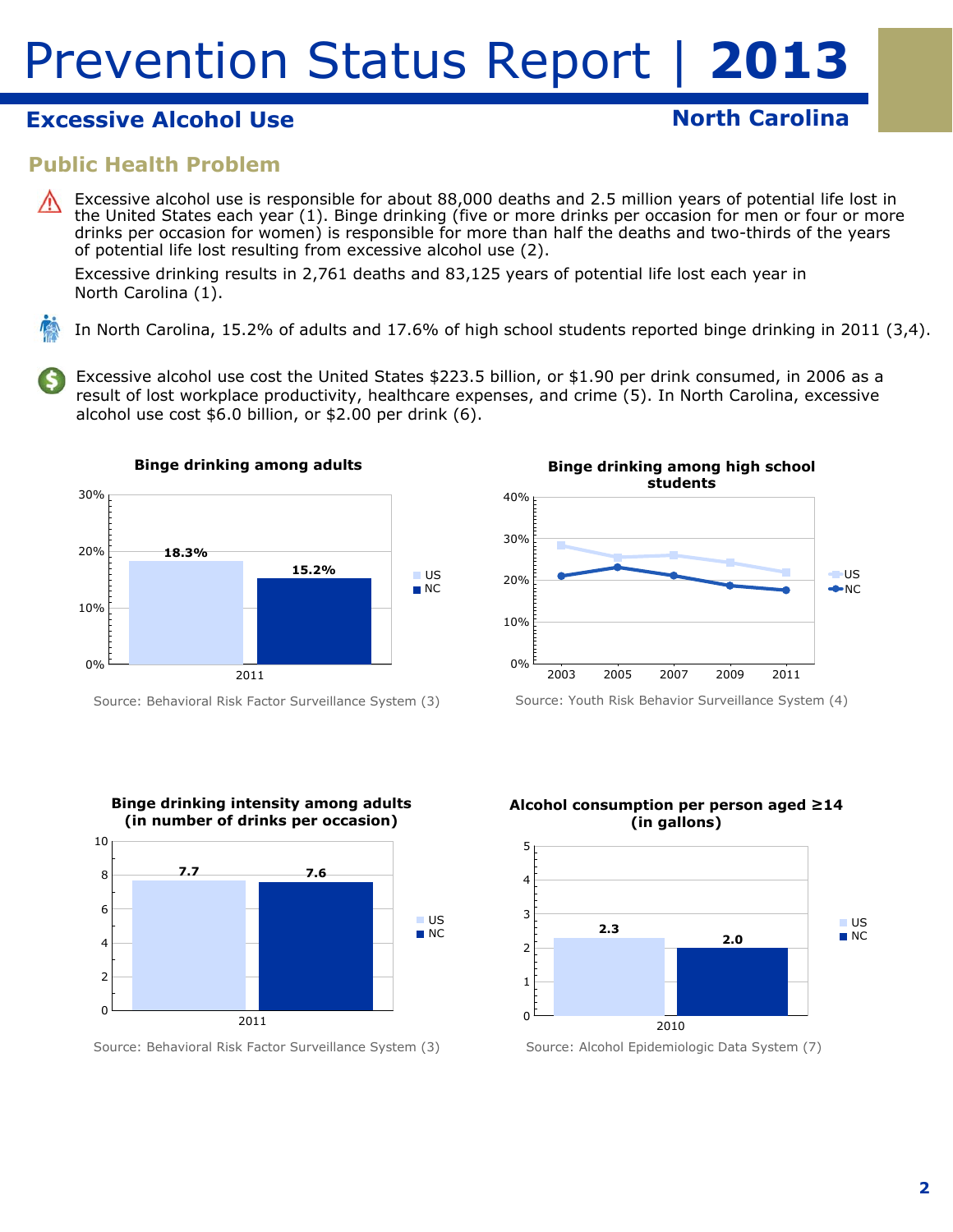## **Excessive Alcohol Use North Carolina**

# **Policy and Practice Solutions**

This report focuses on policies and practices recommended by the Community Preventive Services Task Force on the basis of scientific studies supporting their effectiveness in reducing excessive alcohol consumption and related harms (8). These policies and practices include 1) increasing alcohol excise taxes (e.g., state taxes on beer, distilled spirits, and wine); 2) having commercial host (dram shop) liability laws; and 3) regulating alcohol outlet density (8–10). Other strategies supported by scientific evidence include avoiding further privatization of retail alcohol sales and providing adults (including pregnant women) with screening and brief intervention for excessive alcohol use (11,12). For information about why certain alcohol-related indicators were selected, and for links to additional data and resources, visit the CDC website (http://www.cdc.gov/stltpublichealth/psr/alcohol/).

## **Status of Policy and Practice Solutions in North Carolina**

### **State beer tax**

#### **As of January 1, 2012, North Carolina's excise tax per gallon of beer was \$0.62 (13).**

*Task Force on Community Preventive Services recommendation:*  Increase alcohol excise taxes. Studies show that a 10% increase in the price of beer would likely reduce beer consumption by approximately 5% (8).

|       | Rating State beer tax                           |
|-------|-------------------------------------------------|
| Green | $\ge$ \$1.00 per gallon                         |
|       | $\vert$ Yellow $\vert$ \$0.50-\$0.99 per gallon |
| Red   | \$0.00-\$0.49 per gallon                        |

### **State distilled spirits tax**

**As of January 1, 2012, North Carolina directly controlled the sale of distilled spirits at the retail and/or wholesale levels. State prices for distilled spirits combined both markups and taxes, so tax rates for this beverage type could not be determined (14).** 

*Task Force on Community Preventive Services recommendation:*  Increase alcohol excise taxes. Studies show that a 10% increase in the price of distilled spirits would likely reduce distilled spirits consumption by approximately 8% (8).

#### **State wine tax**

#### **As of January 1, 2012, North Carolina's excise tax per gallon of wine was \$1.00 (15).**

*Task Force on Community Preventive Services recommendation*: Increase alcohol excise taxes. Studies show that a 10% increase in the price of wine would likely reduce wine consumption by approximately 6% (8).

### **Commercial host (dram shop) liability laws**

#### **As of January 1, 2011, North Carolina had commercial host liability with major limitations (16,17).**

*Task Force on Community Preventive Services recommendation*: Presence of commercial host (dram shop) liability for sale or service to either underage patrons or intoxicated adults. Evidence shows these laws are associated with a reduction in alcohol-related harms, including a median 6.4% reduction in deaths from motor vehicle crashes (9).

|                | Rating State distilled spirits tax |
|----------------|------------------------------------|
| Green          | $\ge$ \$8.00 per gallon            |
| <b>TYellow</b> | \$4.00-\$7.99 per gallon           |
| Red            | \$0.00-\$3.99 per gallon           |

|  |        | Rating State wine tax    |
|--|--------|--------------------------|
|  | Green  | $\ge$ \$2.00 per gallon  |
|  | Yellow | \$1.00-\$1.99 per gallon |
|  | Red    | \$0.00-\$0.99 per gallon |

|       | Rating State had                                                  |
|-------|-------------------------------------------------------------------|
| Green | Commercial host liability with no<br>major limitations            |
|       |                                                                   |
|       | <b>Yellow Commercial host liability</b><br>with major limitations |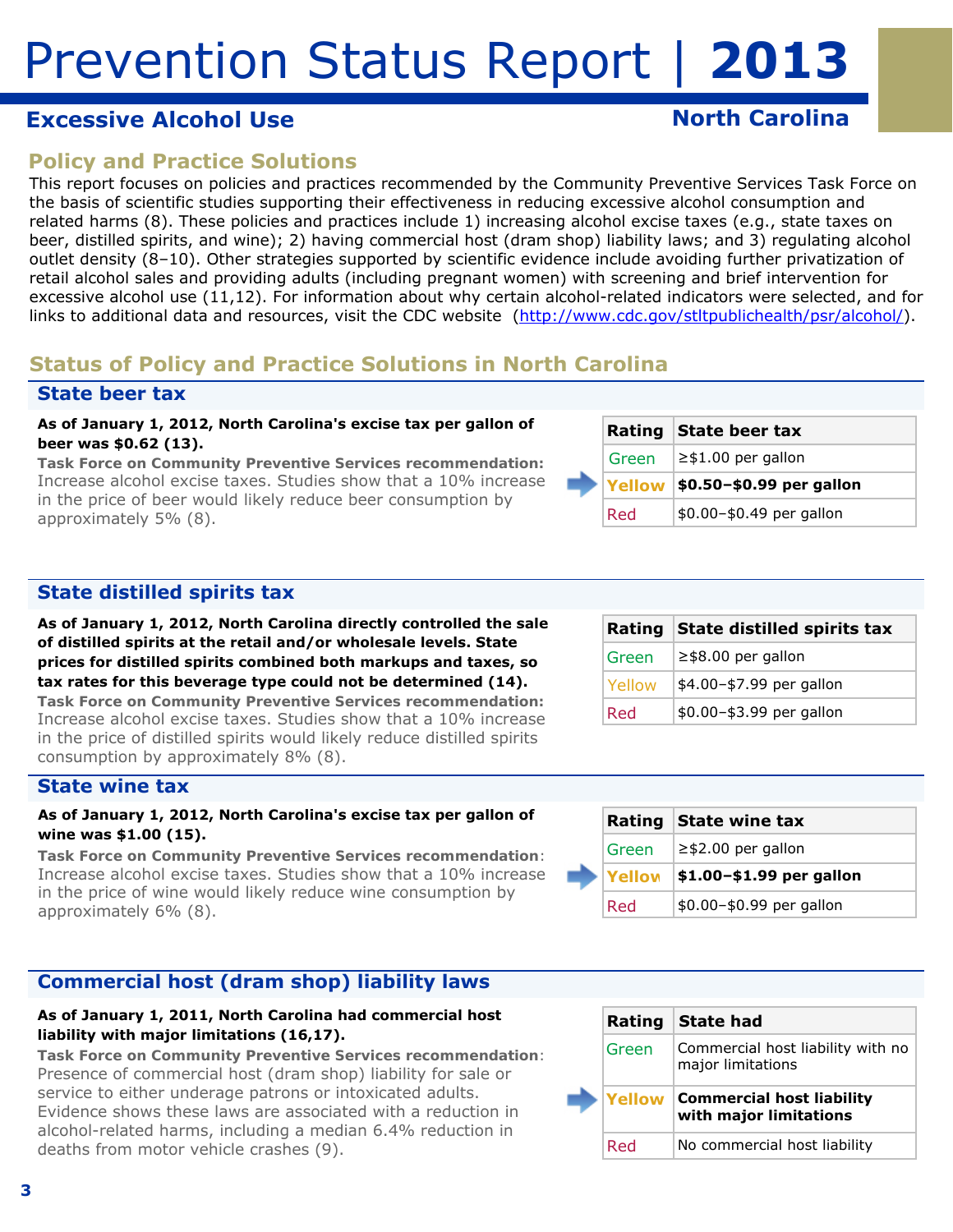# **Excessive Alcohol Use North Carolina**

### **Local authority to regulate alcohol outlet density**

#### **As of January 1, 2012, North Carolina had nearly exclusive state alcohol retail licensing (18).**

*Task Force on Community Preventive Services recommendation*: Use regulatory authority (e.g., through licensing and zoning) to limit alcohol outlet density. Evidence shows greater alcohol outlet density is associated with excessive drinking and related harms, including injuries and violence (10). Local control allows communities to better address density problems (18).

| Rating | <b>State had</b>                                                                                   |
|--------|----------------------------------------------------------------------------------------------------|
| Green  | Exclusive local or joint<br>state/local alcohol retail<br>licensing                                |
| Yellow | Exclusive state alcohol retail<br>licensing with local zoning<br>authority or other mixed policies |
| Red    | Exclusive state alcohol retail<br>licensina                                                        |

### **Simplified Rating System**

A more detailed explanation of the rating system for excessive alcohol use is available at http://www.cdc.gov/stltpublichealth/psr/alcohol/.

#### **Green**

The policy or practice is established in accordance with supporting evidence and/or expert recommendations. Higher tax levels are rated green.

#### **Yellow**

The policy or practice is established in partial accordance with supporting evidence and/or expert recommendations. Intermediate tax levels are rated yellow.

#### **Red**

The policy or practice is either absent or not established in accordance with supporting evidence and/or expert recommendations. Lower tax levels are rated red.

# **Indicator Definitions**

**State beer tax:** The excise tax rate, in dollars per gallon, imposed by the state on beer containing 5% alcohol by volume. State beer excise tax does not include any additional taxes, such as those based on price rather than volume (e.g., ad valorem or sales taxes) that states may have implemented at the wholesale or retail level. State beer taxes ranged from \$0.02 to \$1.07 across states for which excise tax data were available.

**State distilled spirits tax:** The excise tax rate, in dollars per gallon, imposed by the state on distilled spirits containing 40% alcohol by volume. State distilled spirits excise tax does not include any additional taxes, such as those based on price rather than volume (e.g., ad valorem or sales taxes) that states may have implemented at the wholesale or retail level. State distilled spirits taxes ranged from \$1.50 to \$14.25 across states for which excise tax data were available. For states with different tax rates for distilled spirits sold off-sale (e.g., at liquor stores) and on-sale (e.g., at restaurants), the off-sale tax rate has been reported.

**State wine tax:** The excise tax rate, in dollars per gallon, imposed by the state on wine containing 12% alcohol by volume. State wine excise tax does not include any additional taxes, such as those based on price rather than volume (e.g., ad valorem or sales taxes) that states may have implemented at the wholesale or retail level. State wine taxes ranged from \$0.11 to \$2.50 across states for which excise tax data were available.

**Commercial host (dram shop) liability laws:** Laws that hold alcohol retailers liable for alcohol-attributable harms (e.g., injuries or deaths resulting from alcohol-related motor vehicle crashes) caused by patrons who were illegally sold or served alcohol because they were either intoxicated or under the minimum legal drinking age of 21 years at the time of sale or service. State commercial host liability laws are considered to have major limitations if they 1) cover underage patrons or intoxicated adults but not both, 2) require increased evidence for finding liability, 3) set limitations on damage awards, or 4) set restrictions on who may be sued.

 in its geographic area. **Local authority to regulate alcohol outlet density:** The extent to which a local government can implement zoning (land use) or licensing controls over the number of alcohol retailers (e.g., bars, restaurants, liquor stores)